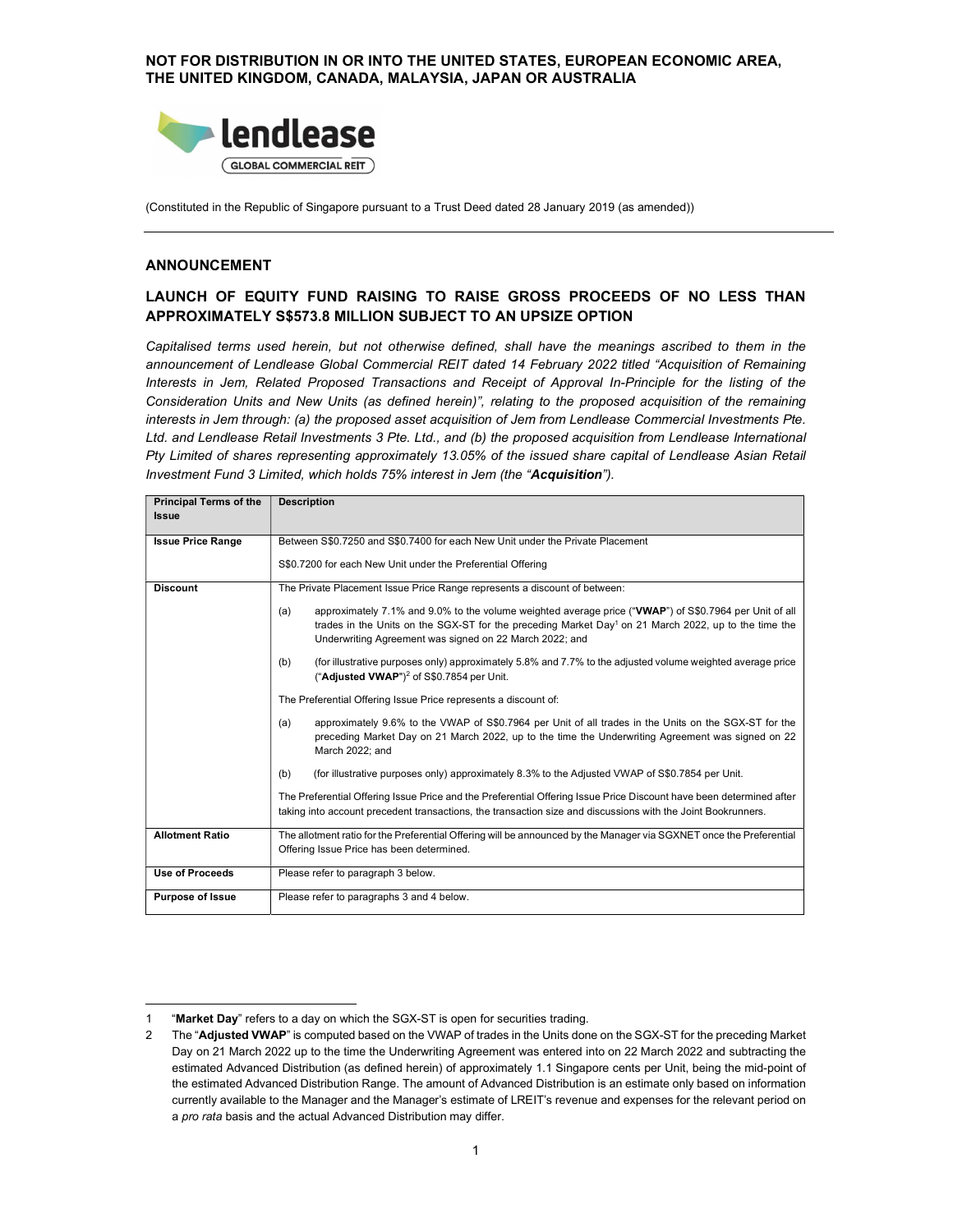## 1. INTRODUCTION

Lendlease Global Commercial Trust Management Pte. Ltd., in its capacity as manager of Lendlease Global Commercial REIT ("LREIT", and as the manager of LREIT, the "Manager"), is proposing an equity fund raising of new units in LREIT (the "New Units") to raise gross proceeds of no less than approximately S\$573.8 million (subject to the Upsize Option (as defined below)) by way of:

- (a) a private placement (the "Private Placement") of up to approximately 448.3 million New Units at an issue price of between S\$0.7250 and S\$0.7400 per New Unit (the "Private Placement Issue Price Range"), to raise gross proceeds of approximately S\$325.0 million, subject to an upsize option (the "Upsize Option") being exercised to issue up to approximately 103.4 million additional New Units to raise additional gross proceeds of up to approximately S\$75.0 million; and
- (b) a non-renounceable preferential offering of 345,577,449 New Units (the "Preferential Offering Units") to existing Eligible Unitholders (as described in paragraph 9 below) on the basis of 29 New Units for every 100 Existing Units (as defined below) in LREIT at an issue price of S\$0.7200 per New Unit (the "Preferential Offering Issue Price") (fractions of a New Unit to be disregarded), to raise gross proceeds of approximately S\$248.8 million (the "Preferential Offering"),

(together, the "Equity Fund Raising").

### 2. DETAILS OF THE EQUITY FUND RAISING

Citigroup Global Markets Singapore Pte. Ltd., DBS Bank Ltd., Oversea-Chinese Banking Corporation Limited and United Overseas Bank Limited have been appointed as the joint bookrunners for the Equity Fund Raising (Citigroup Global Markets Singapore Pte. Ltd., DBS Bank Ltd. and Oversea-Chinese Banking Corporation Limited, collectively, the "Joint Global Co-ordinators and Bookrunners", and Citigroup Global Markets Singapore Pte. Ltd., DBS Bank Ltd., Oversea-Chinese Banking Corporation Limited and United Overseas Bank Limited, collectively, the "Joint Bookrunners") on the terms and subject to the conditions of the underwriting agreement entered into on 22 March 2022 between the Manager and the Joint Bookrunners (the "Underwriting Agreement").

The Equity Fund Raising shall be subject to the terms and conditions set out in the Underwriting Agreement, under which the Joint Bookrunners have severally (and not jointly or jointly and severally) agreed to procure subscriptions and payment for, or place out, or failing which to severally subscribe and pay for, (i) the Private Placement New Units and (ii) the underwritten Preferential Offering New Units.

The Private Placement Issue Price Range represents a discount of between:

- (a) approximately 7.1% and 9.0% to the volume weighted average price ("VWAP") of S\$0.7964 per unit in LREIT ("Unit") of all trades in the Units on Singapore Exchange Securities Trading Limited (the "SGX-ST") for the preceding Market Day on 21 March 2022, up to the time the Underwriting Agreement was signed on 22 March 2022; and
- (b) (for illustrative purposes only) approximately 5.8% and 7.7% to the adjusted volume weighted average price ("Adjusted VWAP") of S\$0.7854 per Unit.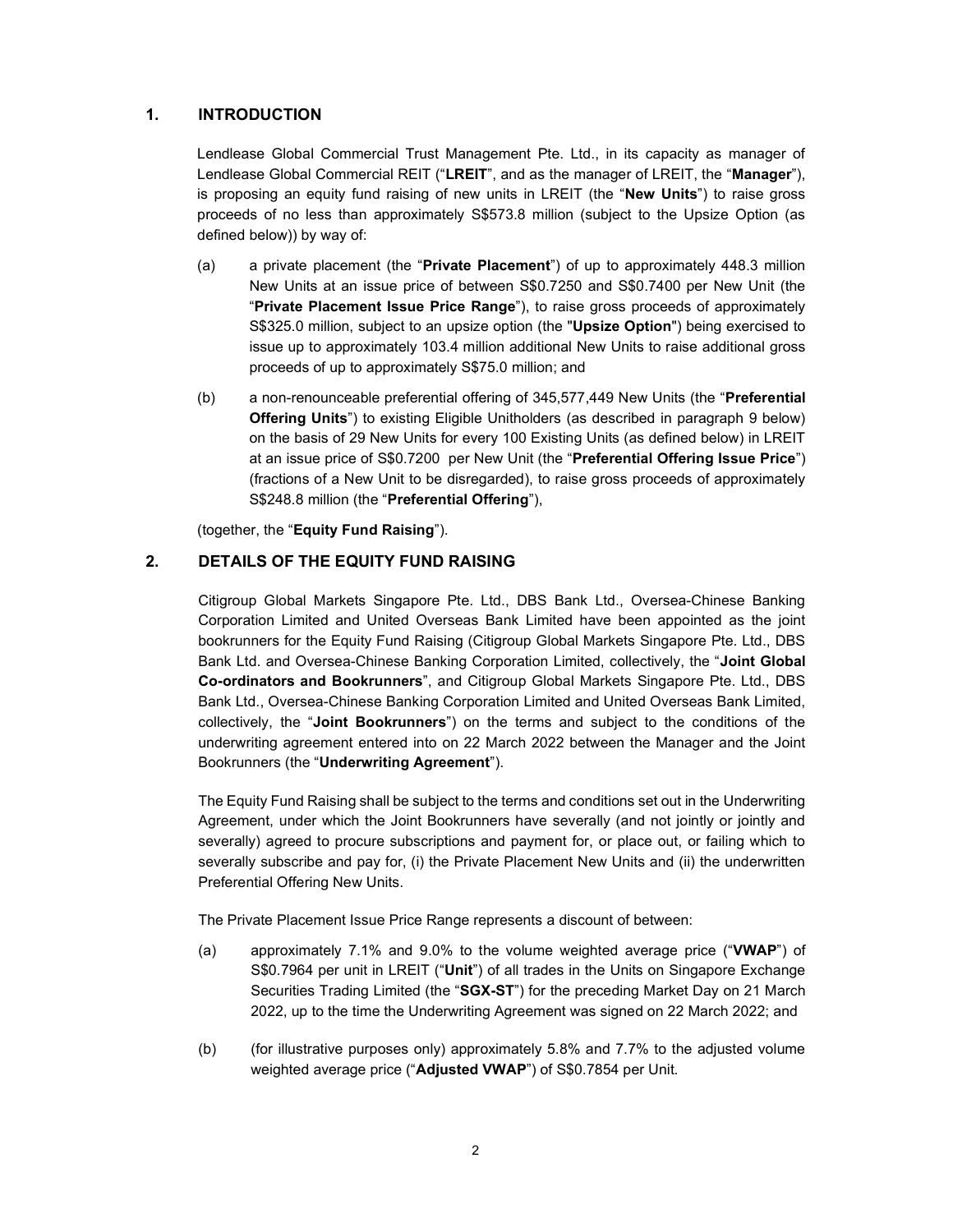The Preferential Offering Issue Price represents a discount (the "Preferential Offering Issue Price Discount") of:

- (a) approximately 9.6% to the VWAP of S\$0.7964 per Unit; and
- (b) (for illustrative purposes only) approximately 8.3% to the Adjusted VWAP of S\$0.7854 per Unit.

The issue price per New Unit for the Private Placement (the "Private Placement Issue Price") will be determined by the Manager and the Joint Bookrunners following a book-building process, and will be announced by the Manager thereafter via SGXNET.

In relation to the Preferential Offering, Lendlease Corporation Limited (the "Sponsor") has provided an irrevocable undertaking to the Manager and the Joint Global Co-ordinators and Bookrunners, the details of which are set out in paragraph 10 below.

### 3. USE OF PROCEEDS

Subject to relevant laws and regulations, on the basis that the Manager will raise gross proceeds of no less than approximately S\$573.8 million from the Equity Fund Raising, the Manager intends to use the gross proceeds in the following manner:

- (a) approximately S\$564.9 million (which is equivalent to 98.3% of the gross proceeds of the Equity Fund Raising) to part-finance the total acquisition cost of the Acquisition of S\$2,015 million; and
- (b) approximately S\$8.9 million (which is equivalent to 1.7% of the gross proceeds of the Equity Fund Raising) to pay the estimated professional and other fees and expenses incurred or to be incurred by LREIT in connection with the Equity Fund Raising,

with the balance of the proceeds of the Equity Fund Raising, if any, to be used for general corporate and/or working capital purposes and/or to pare down existing debt.

Notwithstanding its current intention, in the event that the Equity Fund Raising is completed but the Acquisition does not proceed for whatever reason, the Manager may, subject to relevant laws and regulations, utilise the net proceeds of the Equity Fund Raising at its absolute discretion for other purposes, including without limitation, the repayment of existing indebtedness, for funding capital expenditures and other general working capital purposes.

The Manager will make periodic announcements on the utilisation of the gross proceeds of the Equity Fund Raising via SGXNET as and when such funds are materially disbursed and whether such a use is in accordance with the stated use and in accordance with the percentage allocated.

Where proceeds are to be used for working capital purposes, the Manager will disclose a breakdown with specific details on the use of proceeds for working capital in LREIT's announcements and in LREIT's annual report, and where there is any material deviation from the stated use of proceeds, the Manager will announce the reasons for such deviation.

Pending the deployment of the gross proceeds of the Equity Fund Raising, the net proceeds may, subject to relevant laws and regulations, be deposited with banks and/or financial institutions, or to be used to repay outstanding borrowings or for any other purpose on a shortterm basis as the Manager may, in its absolute discretion, deem fit. The Manager believes that upon the closing of the Equity Fund Raising and the completion of the proposed Acquisition, the working capital will be sufficient to enable LREIT to meet its obligations and continue to operate as a going concern.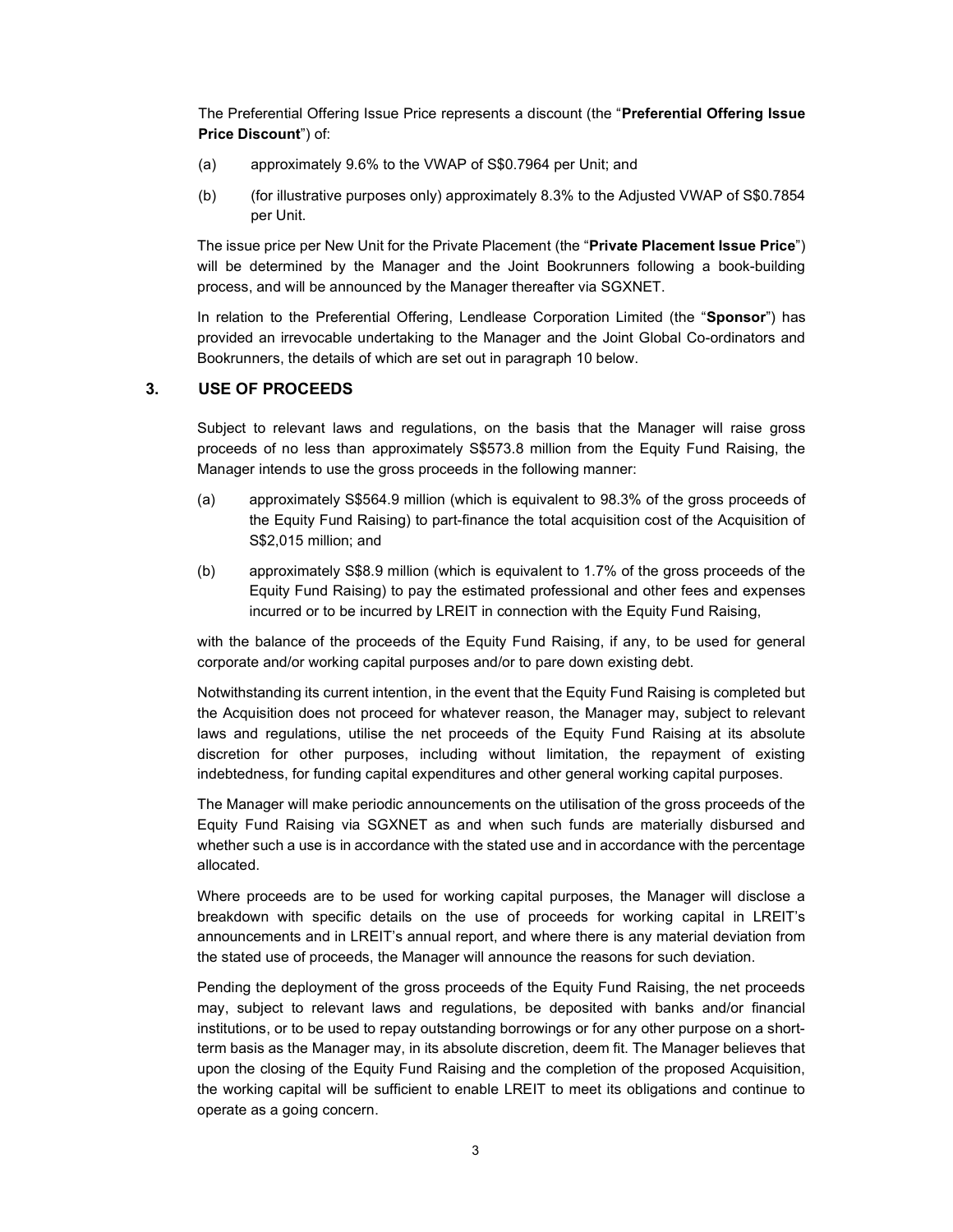## 4. RATIONALE FOR THE EQUITY FUND RAISING

The Manager intends to use the net proceeds of the Equity Fund Raising to part-finance the total acquisition cost of the Acquisition of S\$2,015 million.

Please refer to the unitholders' circular dated 14 February 2022 issued to unitholders of LREIT ("Unitholders", and the unitholders' circular dated 14 February 2022, the "Circular") for further details on the rationale of the Acquisition.

#### 5. PREVIOUS EQUITY FUND RAISINGS

LREIT has not undertaken any equity fund raising exercise in the last 12 months prior to the date of this announcement.

### 6. AUTHORITY TO ISSUE NEW UNITS

The Manager has obtained the approval of Unitholders for the proposed issue of up to 1,265,346,000 New Units (representing approximately 106.2% of the 1,191,646,376 existing units in LREIT ("Existing Units")) under the proposed Equity Fund Raising pursuant to Rule 805(1) of the Listing Manual of the SGX-ST (the "Listing Manual").

For the avoidance of doubt, the Manager will not be relying on the general mandate that was obtained by the Manager from Unitholders at the annual general meeting of Unitholders held on 25 October 2021 to issue the New Units.

#### 7. ELIGIBILITY TO PARTICIPATE IN THE PRIVATE PLACEMENT

The offer of New Units under the Private Placement will be made to eligible institutional, accredited and other investors.

The New Units to be offered under the Private Placement have not been and will not be registered under the United States Securities Act of 1933, as amended (the "Securities Act") or the securities laws of any state or jurisdiction of the United States of America (the "United States"), or under the securities laws of any other jurisdiction, and may not be offered, sold, resold, granted, delivered, allotted, taken up or transferred, directly or indirectly, in the United States or any other jurisdiction except pursuant to an exemption from, or in a transaction not subject to, the registration requirements of the Securities Act and in compliance with applicable laws.

The Manager, along with the Joint Bookrunners, reserve the absolute discretion in determining whether to allow such participation as well as the persons who may be allowed to do so.

#### 8. DETAILS OF THE PREFERENTIAL OFFERING

In connection with the Preferential Offering, the Manager intends to issue 345,577,449 New Units to Eligible Unitholders (as described in paragraph 9 below) on the basis of 29 New Units for every 100 Existing Units in LREIT at the Preferential Offering Issue Price in order to raise gross proceeds of approximately S\$248.8 million.

As the Preferential Offering is made on a non-renounceable basis, the provisional allotments of New Units cannot be renounced in favour of a third party or traded on the SGX-ST. Each Eligible Unitholder will be provisionally allotted the New Units under the Preferential Offering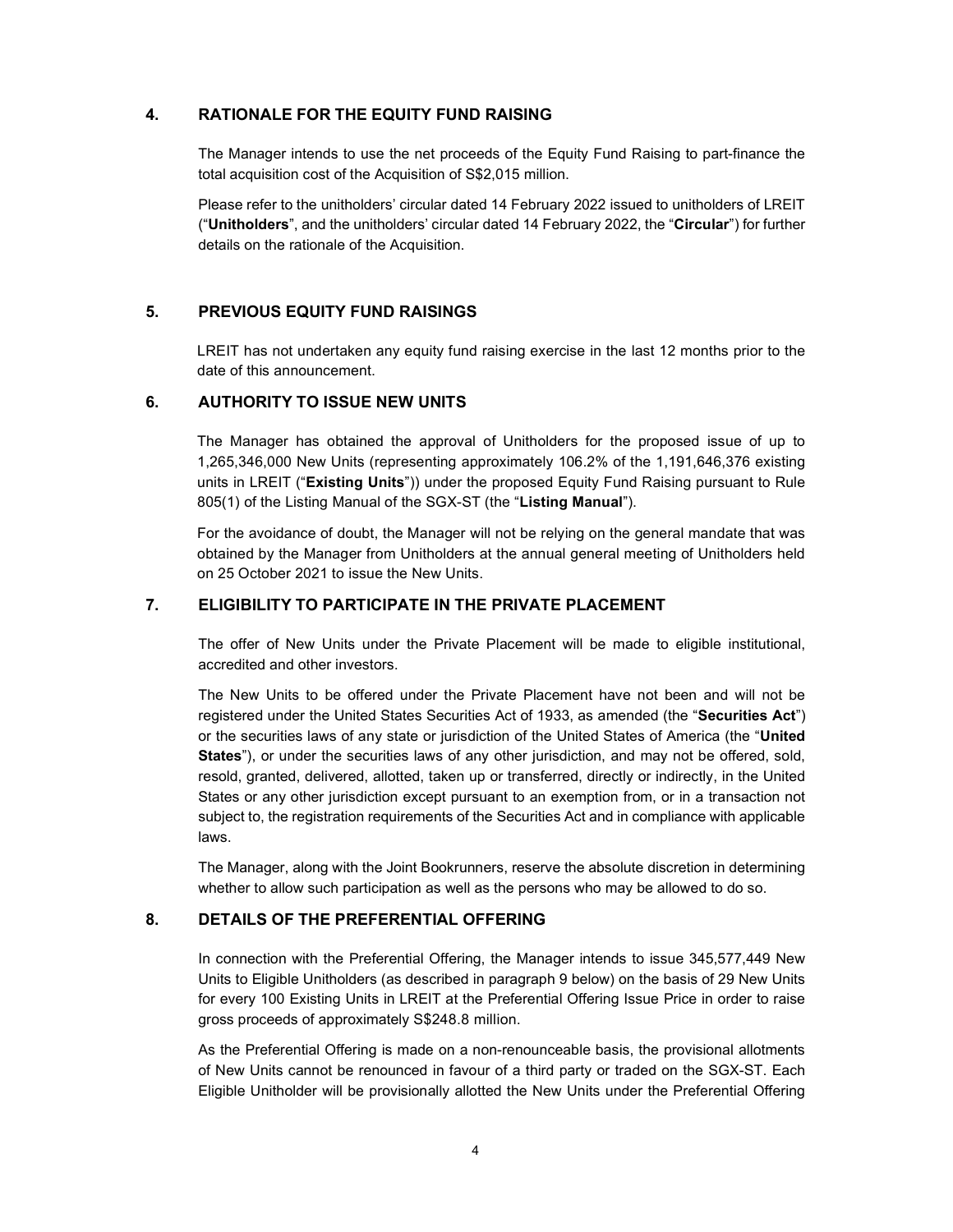on the basis of their unitholdings in LREIT as at 5.00 p.m. on 30 March 2022 (the "Preferential Offering Record Date"). In this regard, fractions of a New Unit will be disregarded.

Eligible Unitholders are at liberty to accept or decline their provisional allotments of New Units and are eligible to apply for additional New Units in excess of their provisional allotments under the Preferential Offering ("Excess New Units"). Eligible Unitholders are prohibited from trading, transferring, assigning or otherwise dealing with (in full or in part) their (a) provisional allotments of New Units or (b) eligibility to apply for Excess New Units.

The New Units represented by the provisional allotments of (i) Eligible Unitholders who decline or do not accept, in full or in part, their provisional allotments of New Units under the Preferential Offering and/or (ii) ineligible Unitholders, may be issued to satisfy applications for Excess New Units as the Manager may, in its absolute discretion, deem fit. In the allotment of Excess New Units, preference will be given to the rounding of odd lots. Directors of the Manager (the "Directors") and substantial Unitholders who have control or influence over LREIT or the Manager in connection with the day-to-day affairs of LREIT or the Manager or the terms of the Preferential Offering, or have representation (direct or through a nominee) on the board of Directors will rank last in priority for the rounding of odd lots and allotment of Excess New Units.

#### 9. ELIGIBILITY TO PARTICIPATE IN THE PREFERENTIAL OFFERING

Eligible Unitholders. Only Eligible Depositors (as defined below) and Eligible QIBs (as defined below) are eligible to participate in the Preferential Offering.

Eligible Depositors. "Eligible Depositors" are Unitholders with Units standing to the credit of their respective securities accounts with The Central Depository (Pte) Limited ("CDP") as at the Preferential Offering Record Date ("Depositors") and (a) whose registered addresses with CDP are in Singapore as at the Preferential Offering Record Date; or (b) who have at least three Market Days prior to the Preferential Offering Record Date provided CDP with addresses in Singapore for the service of notices and documents, but exclude, subject to certain exceptions, Unitholders located, resident or with a registered address outside of Singapore.

Eligible QIBs. "Eligible QIBs" are qualified institutional buyers (as defined in Rule 144A under the Securities Act) that meet certain requirements which will be specified in the Instruction Booklet (as defined below).

Foreign Unitholders. The making of the Preferential Offering may be prohibited or restricted in certain jurisdictions under their relevant securities laws. Thus, for practical reasons and in order to avoid any violation of the securities legislation in jurisdictions outside of Singapore, the Preferential Offering will not be extended to Unitholders whose registered addresses with CDP are outside Singapore, and who have not, at least three Market Days prior to the Preferential Offering Record Date, provided CDP with addresses in Singapore for the service of notices and documents, and, in the case of Unitholders (who are Eligible QIBs) in the United States, who have not delivered to the Manager a signed Investor Representation Letter in the form attached to the Instruction Booklet (as defined below) not later than the Closing Date.

Details of the Preferential Offering and procedures for acceptance of and payment of provisional allocations of New Units under the Preferential Offering by Unitholders whose registered addresses with CDP are in Singapore will be set out in an instruction booklet to be despatched to Eligible Unitholders in due course (the "Instruction Booklet"). A further announcement on the despatch will be made by the Manager at the appropriate time.

For the avoidance of doubt, even if a Unitholder has provided a Singapore address as aforesaid, the offer of New Units under the Preferential Offering to him will be subject to compliance with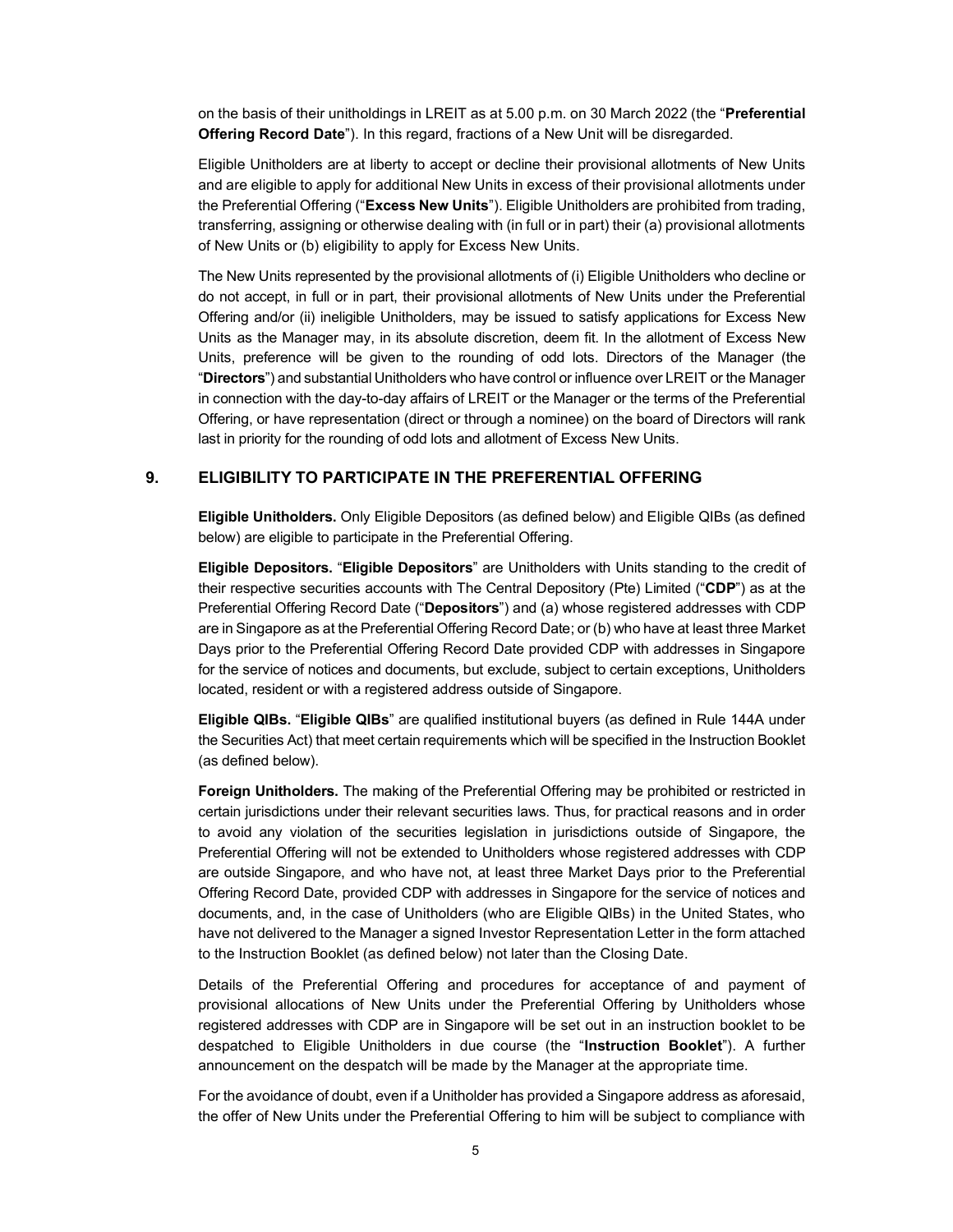applicable securities laws outside Singapore. The Manager, along with the Joint Bookrunners, reserves the absolute discretion whether to allow such participation as well as the persons who may be allowed to do so.

Notwithstanding the foregoing, the Manager may in its sole discretion determine whether to allow the participation in the Preferential Offering by Unitholders who are located, resident or with a registered address outside of Singapore, subject to and in compliance with the applicable securities and other laws of the relevant jurisdiction.

The New Units to be offered under the Preferential Offering have not been and will not be registered under the Securities Act or the securities laws of any state or jurisdiction of the United States, or under the securities laws of any other jurisdiction, and may not be offered, sold, resold, granted, delivered, allotted, taken up or transferred, directly or indirectly, in the United States or any other jurisdiction except pursuant to an exemption from, or in a transaction not subject to, the registration requirements of the Securities Act and in compliance with applicable laws.

## 10. COMMITMENT BY THE SPONSOR

To demonstrate its support for LREIT and the Equity Fund Raising, the Sponsor, which holds an aggregate indirect interest in 316,174,602 Units (the "Initial Sponsor Units"), which is equivalent to approximately 26.53% of the Units in issue as at the latest practicable date prior to the date of the Circular, has irrevocably undertaken (the "Sponsor Undertaking") to the Manager and the Joint Global Co-ordinators and Bookrunners on 14 February 2022, among other things, that in the event that the Equity Fund Raising includes a Preferential Offering:

- (i) in accordance with the terms and conditions of the Preferential Offering and in any case not later than the last day and time for acceptance and payment of the Preferential Offering Units, it will procure that the Lendlease Group, comprising the Sponsor, Lendlease Trust ("LLT") and their subsidiaries (the "Lendlease Group"), through Lendlease SREIT Sub Trust ("LLT Sub-Trust", through Lendlease SREIT Pty Limited, as trustee of LLT Sub-Trust), an indirect wholly-owned sub-trust of LLT, and indirect wholly-owned subsidiaries of the Sponsor, Lendlease GCR Investment Holding Pte. Ltd. ("LLGCR") and the Manager (in its own capacity, and together with the Sponsor, LLT Sub-Trust and LLGCR, the "Relevant Entities") accept, subscribe, and pay in full for the Relevant Entities' total provisional allotment of the Preferential Offering Units in relation to the Initial Sponsor Units (the "Allotted Preferential Offering Units"); and
- (ii) it will, in addition to paragraph (i) above, in accordance with the terms and conditions of the Preferential Offering and in any case by no later than the last day and time for acceptance and payment of the Preferential Offering Units, procure that the Relevant Entities make applications for such number of additional Preferential Offering Units ("Excess Units") above the Allotted Preferential Offering Units which are not taken up by other Unitholders, and subscribe and pay in full for such Excess Units allotted to the Relevant Entities, such that the total number of Allotted Preferential Offering Units and Excess Units subscribed for by the Relevant Entities would amount to up to S\$117.8 million<sup>3</sup> .

<sup>3</sup> On the basis of gross proceeds raised of not less than approximately S\$573.8 million (without exercise of the Upsize Option), the total number of Allotted Preferential Offering Units and Excess Units subscribed for by the Relevant Entities would be up to approximately S\$97.8 million in order for the aggregate interests (both direct and deemed) in LREIT held by the Lendlease Group to be no more than approximately 29.3% of the Units in issue upon completion of the Acquisition (after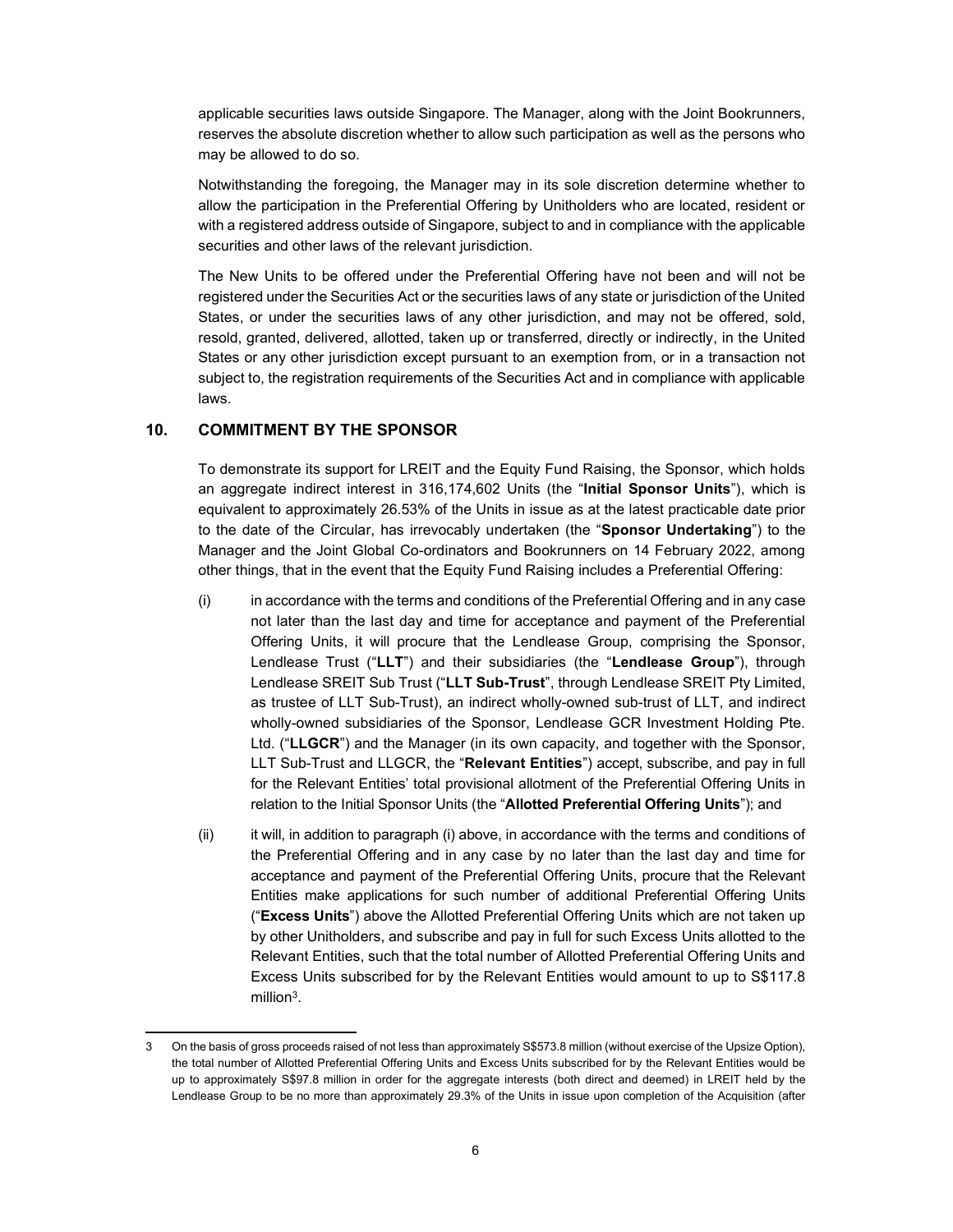For the avoidance of doubt, the Relevant Entities, among others, will rank last in the allocation of Excess Units applications.

## 11. STATUS OF THE NEW UNITS

#### 11.1 Entitlement to Advanced Distribution

LREIT's policy is to distribute its distributable income on a semi-annual basis to Unitholders. On 4 February 2022, the Manager announced a semi-annual distribution of 2.40 Singapore cents per Unit for the period from 1 July 2021 to 31 December 2021.

In connection with the Private Placement, the Manager intends to declare, in respect of the Existing Units, an advanced distribution for the period from 1 January 2022 to the date immediately prior to the date on which the New Units are issued pursuant to the Private Placement (the "Advanced Distribution"). The quantum of distribution per Unit under the Advanced Distribution is currently estimated to be between 1.0 Singapore cents to 1.2 Singapore cents (the "Advanced Distribution Range"). A further announcement on the actual quantum of distribution per Unit (which may differ from the estimate above) under the Advanced Distribution will be made by the Manager in due course.

The New Units pursuant to the Private Placement are expected to be issued on or around 31 March 2022. The Advanced Distribution is intended to ensure that the distribution accrued by LREIT up to the day immediately preceding the date of issue of the New Units pursuant to the Private Placement (which at this point, will be entirely attributable to the Existing Units) is only distributed in respect of the Existing Units, and is being proposed as a means to ensure fairness to holders of the Existing Units.

The next distribution following the Advanced Distribution will comprise LREIT's distributable income for the period from the day the New Units are issued pursuant to the Private Placement to 30 June 2022 (the "Relevant Period Distribution"). Semi-annual distributions will resume thereafter, unless otherwise announced.

#### 11.2 Status of New Units issued pursuant to the Private Placement

The New Units issued pursuant to the Private Placement will, upon issue, rank pari passu in all respects with the Units in issue on the day immediately prior to the date on which the New Units are issued pursuant to the Private Placement, other than in respect of the Advanced Distribution and the eligibility to participate in the Preferential Offering.

For the avoidance of doubt, the holders of the New Units to be issued pursuant to the Private Placement will not be entitled to the Advanced Distribution and will not be eligible to participate in the Preferential Offering.

issuance of the Consideration Units and the Acquisition Fee Units), with the balance of the Preferential Offering Units to be underwritten by the Joint Bookrunners. On the basis of gross proceeds raised of approximately S\$648.8 million (assuming the Upsize Option is fully exercised), the total number of Allotted Preferential Offering Units and Excess Units subscribed for by the Relevant Entities of up to S\$117.8 million (with the balance of the Preferential Offering Units to be underwritten by the Joint Bookrunners) would result in the aggregate interests (both direct and deemed) in LREIT held by the Lendlease Group to be approximately 29.2% of the Units in issue upon completion of the Acquisition (after issuance of the Consideration Units and the Acquisition Fee Units). This assumes that the Consideration Units and the Acquisition Fee Units are issued at the lower end of the Private Placement Issue Price Range.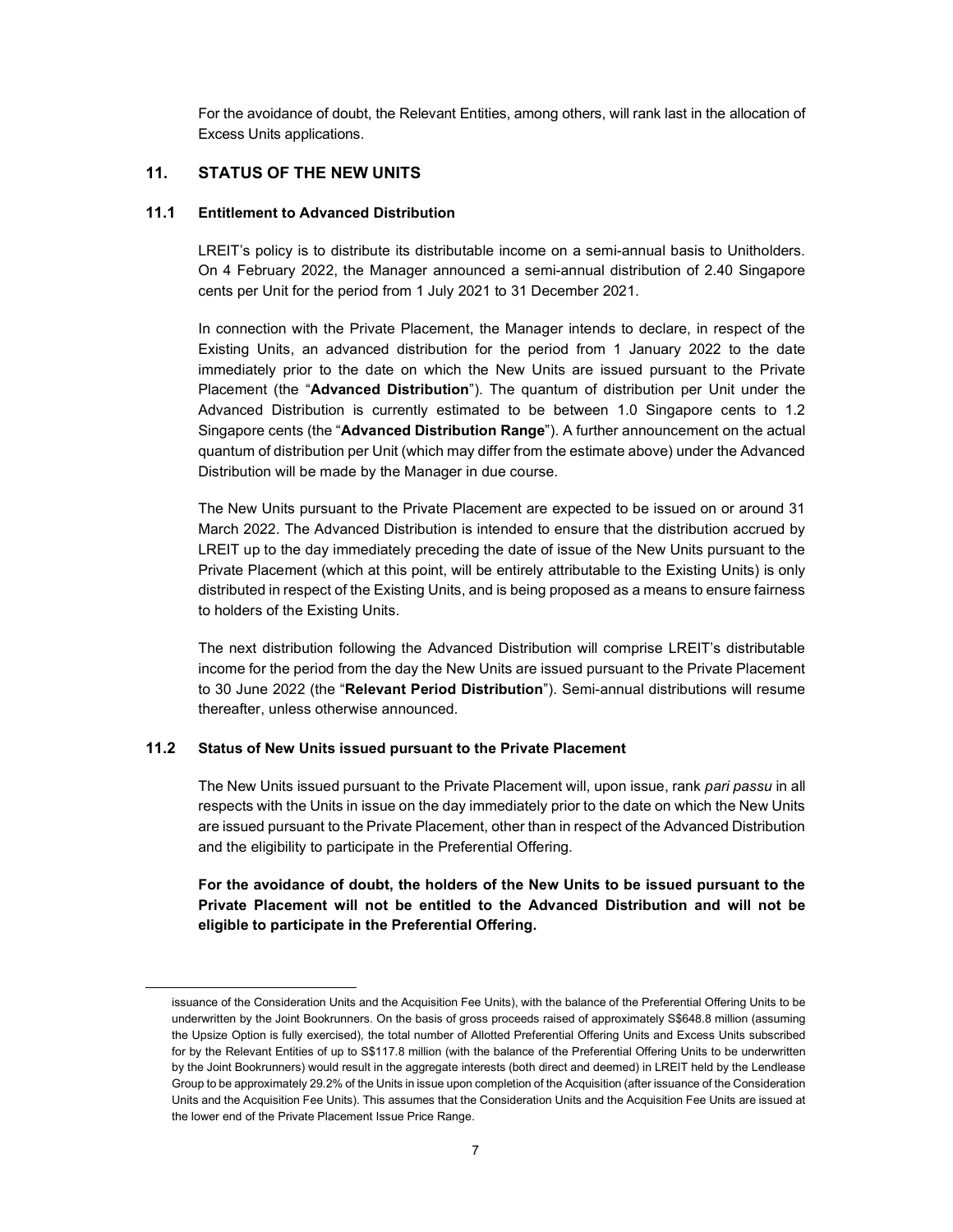#### 11.3 Status of New Units issued pursuant to the Preferential Offering

The Preferential Offering Units will, upon issue and allotment, rank pari passu in all respects with the Units in issue on the day immediately prior to the date on which the New Units are issued under the Preferential Offering, including the right to any distributions which may accrue prior to the issuance of the Preferential Offering Units.

For the avoidance of doubt, the holders of the New Units to be issued pursuant to the Preferential Offering will not be entitled to the Advanced Distribution.

### 12. STATEMENT BY THE BOARD

As at the date of this announcement, the directors of the Manager are of the opinion that, after taking into consideration LREIT's internal resources and its available debt facilities, the working capital available to LREIT is not sufficient to meet its present requirements, including the Acquisition which will be funded in part by the net proceeds of the Equity Fund Raising. Accordingly, the directors of the Manager are proposing the Equity Fund Raising to partially fund the Acquisition.

As at the date of this announcement, the directors of the Manager are of the opinion that, after taking into consideration LREIT's internal resources, its available debt facilities and the net proceeds of the Equity Fund Raising, the working capital available to LREIT is sufficient to meet its present requirements, including the Acquisition which will be funded in part by the net proceeds of the Equity Fund Raising.

## 13. APPROVAL IN-PRINCIPLE

Approval in-principle for the New Units has been obtained from the SGX-ST for the listing and quotation on the Main Board of the SGX-ST of the New Units to be issued pursuant to the Equity Fund Raising.

Please refer to the Circular for further details on such SGX-ST Approval.

## 14. INDICATIVE TIMETABLE

| Launch of the Private Placement                                                                                                                                                               |  | : Tuesday, 22 March 2022                         |  |  |
|-----------------------------------------------------------------------------------------------------------------------------------------------------------------------------------------------|--|--------------------------------------------------|--|--|
| Close of the Private Placement                                                                                                                                                                |  | : Wednesday, 23 March 2022                       |  |  |
| Record Date for entitlement to the Advanced : Wednesday, 30 March 2022 at 5.00<br>Distribution and eligibility to participate in the<br><b>Preferential Offering</b>                          |  | p.m.                                             |  |  |
| Listing of New Units pursuant to the Private : Thursday, 31 March 2022 at 9.00<br>Placement                                                                                                   |  | a.m.                                             |  |  |
| Opening date and time for the Preferential Offering :                                                                                                                                         |  | Monday, 4 April 2022 at 9.00 a.m.                |  |  |
|                                                                                                                                                                                               |  | (9.00 a.m.<br>for<br>Electronic<br>Applications) |  |  |
| Last date and time for acceptance, application (if<br>applicable) and payment for provisional allotments<br>of New Units and Excess New Units pursuant to the<br><b>Preferential Offering</b> |  | Tuesday, 12 April 2022 at 5.00 p.m.              |  |  |
|                                                                                                                                                                                               |  | (9.30 p.m.<br>for<br>Electronic<br>Applications) |  |  |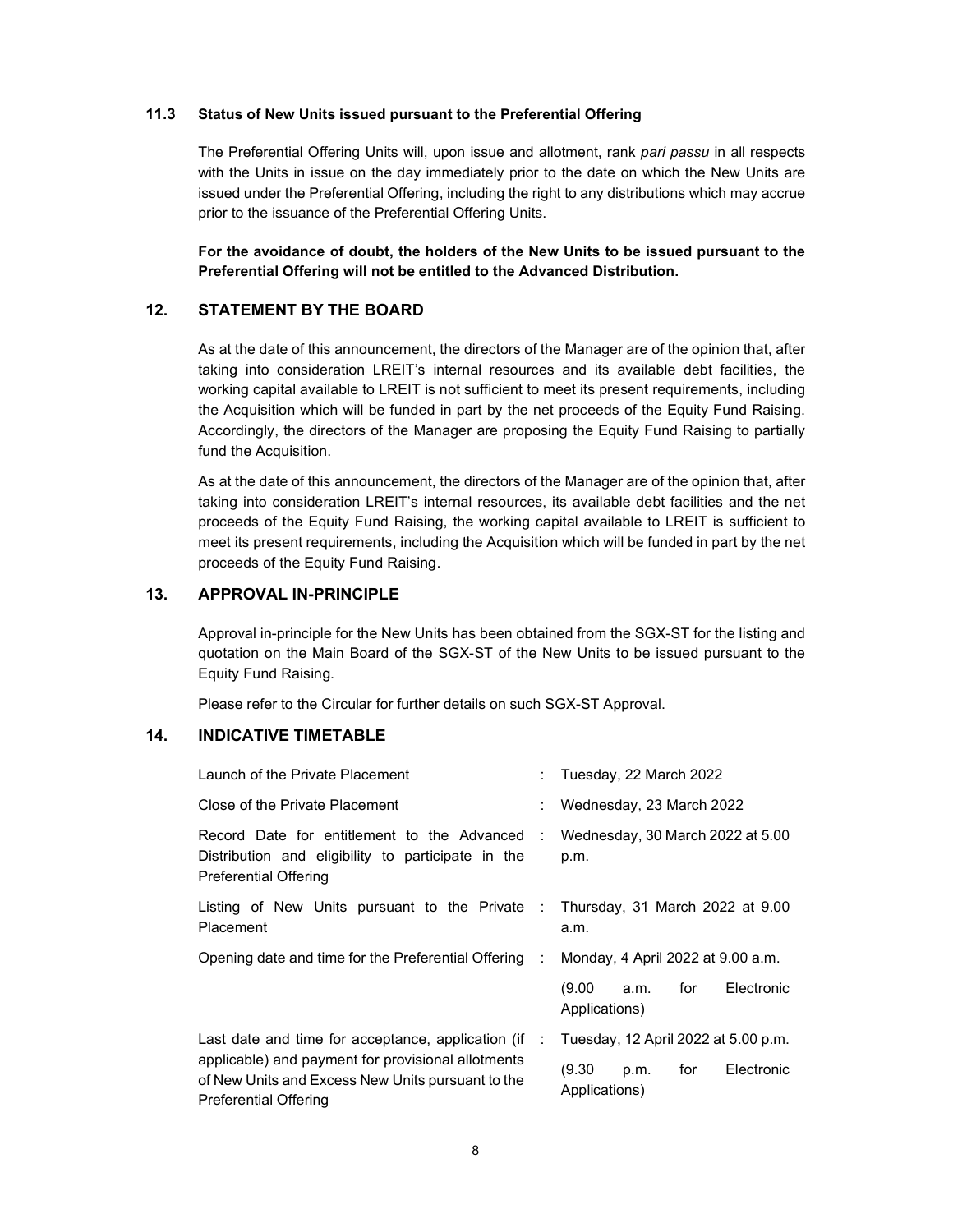| Listing of New Units pursuant to the Preferential : Thursday, 21 April 2022 at 9.00<br>Offering |  | a.m.                                       |
|-------------------------------------------------------------------------------------------------|--|--------------------------------------------|
| Payment of Advanced Distribution                                                                |  | : On or around Wednesday, 27 April<br>2022 |

By Order of the Board

Kelvin Chow Chief Executive Officer

# Lendlease Global Commercial Trust Management Pte. Ltd.

(Registration Number: 201902535N) (as manager of Lendlease Global Commercial REIT)

22 March 2022